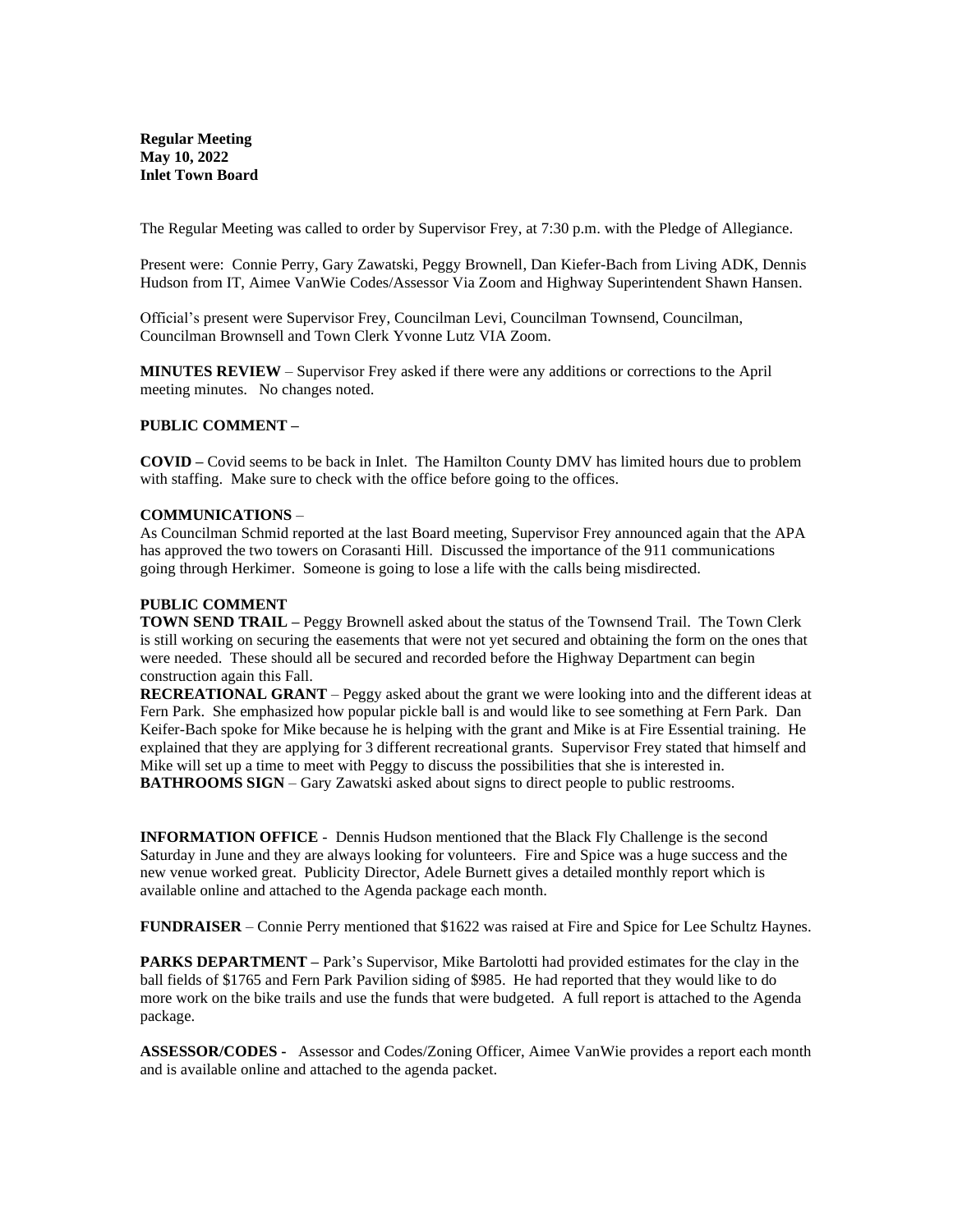### **HIGHWAY**

**Plowed snow Hauled Garbage and recyclables Cleaned up brush on sides of roadways after snow Storm Swept Rt 28, town and county roads. Only road left is Uncas and we are on that today. Have parking lots left to do Started to break down equipment coming out of winter Raked the gravel section of Uncas Rd, Evans Dr, and Gilbert Rd Put the dock in at 4 th lake boat launch**

#### **Coming Up**

**Haul garbage and recyclables**

**Finish our sweeping, Uncas Rd, Parking lots.**

**Clean up Townsend trail and freshen up the trail surface where needed**

**Going to head into the Moose River Plains to clean up the road and get it raked in hopes of gates opening on time. The gates usually open on the Wednesday before Memorial Day**

**Have a culvert on Uncas Rd to replace**

**Regrade the beach at Arrowhead Park**

**Repair a culvert on Gilbert Rd gravel section**

**I have been in contact with Scott Irish from Rocky**

**Point about a location to hang the banners instead of overhead. It sounds like we will get the nod to do this. The plan is to set two posts with cables attached so that they can be put up easily. Storm damage brush pick up will be the week of June 6 th . Please have brush out by the road and call the Highway Department office (315-357-4541) to get on the list.**

#### **Transfer Station**

**Open 7 days a week from 8 AM – 11:45 then 1PM to 6:45 PM. Closed from 12 PM til 1 PM daily for lunch. We are still waiting for the hydraulic cylinder for the garbage compactor to finish being repaired so we can put it back together. I would like to apologize for the inconvenience.**

#### **TOWN CLERK** -

Reported revenues for the month of April

**OTTER BROOK BRIDGE –** The Town Clerk mentioned she spoke to Dave Corr and he would like support in having the bridge at Otter Brook repaired for vehicles. The Board stated they are in full support. **MAINTAIN THE CHAIN** - The Clerk read some information from Maintain the Chain and asked if the Board would help support the cause financially. Councilman Brownsell made a **MOTION** to give the organization \$1,000 and Councilman Levi **SECONDED** the motion.

# 5 AYES 0 NAYS **MOTION CARRIED**